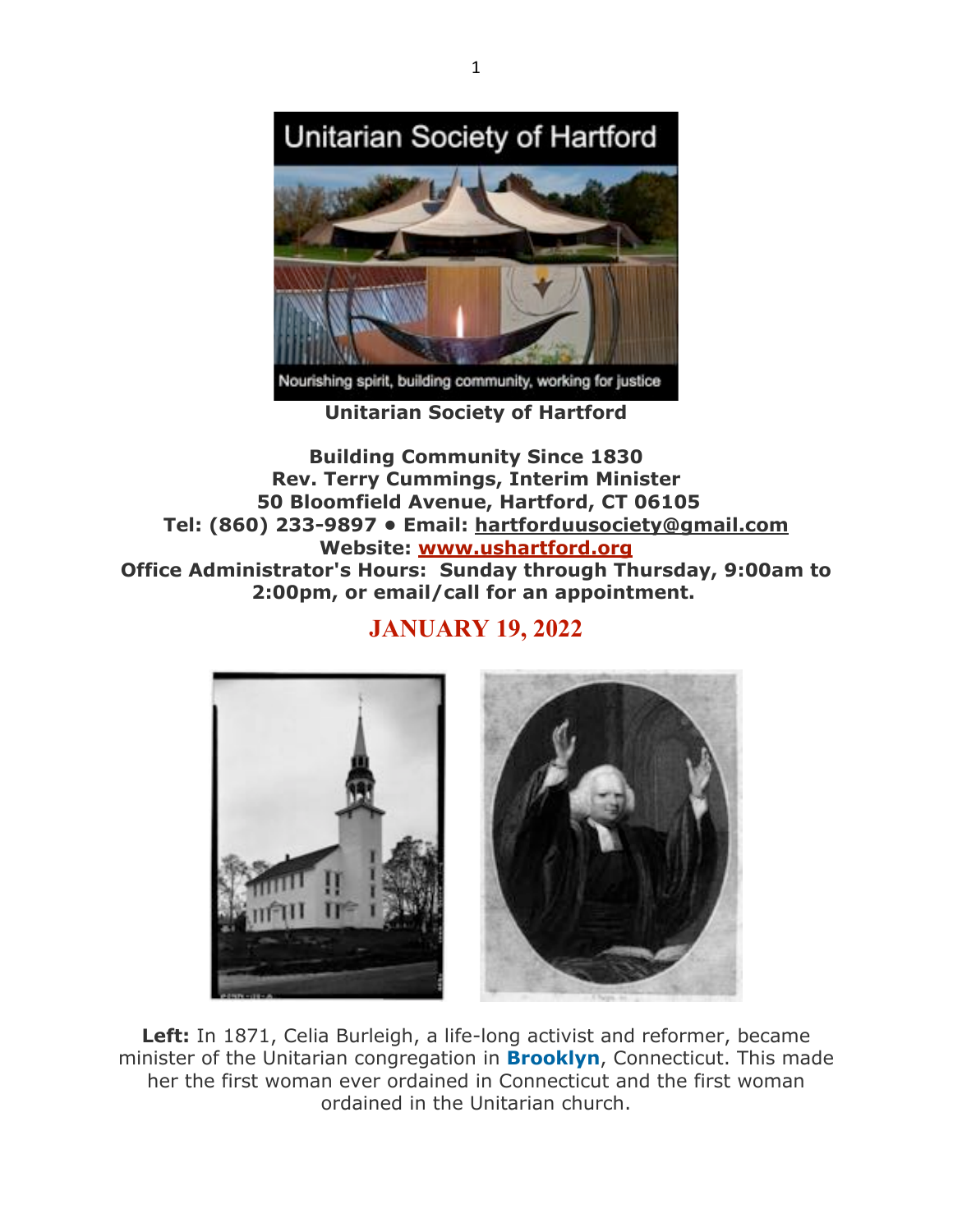## **https://connecticuthistory.org/wpcontent/uploads/sites/6/2012/08/BrooklynUnitarianChurche1343863764771.jpg**

**Right:** George Whitefield.

https://upload.wikimedia.org/wikipedia/commons/5/51/Georg

## **January 23rd, 2022, 10:30am**

**"Transition, Transformation and Dreams"**

**Rev. Terry Cummings, Interim Minister Sam Moffett, Director of Music Ministries Margaret Leicach, Worship Associate Buffie, Zoom & Coffee Hour Hostess Kathie Ferguson & Dana Donovan, Greeters Ginny Hedrick & Susan Hope, Ushers Helen David, Welcome Table Diane Cadrain, Chancel Art 10:30am HYBRID Worship Service**

## **Join us in ZOOM** HERE**.**

**Closed captions are available. Meeting ID: 931 0388 7934 Passcode: 128493**

**11:30am - Fellowship Time will be immediately following services in ZOOM ONLY.**

**You can also watch the Sunday service at** https://vimeo.com/unitariansocietyhartford **or on the USH Facebook page.**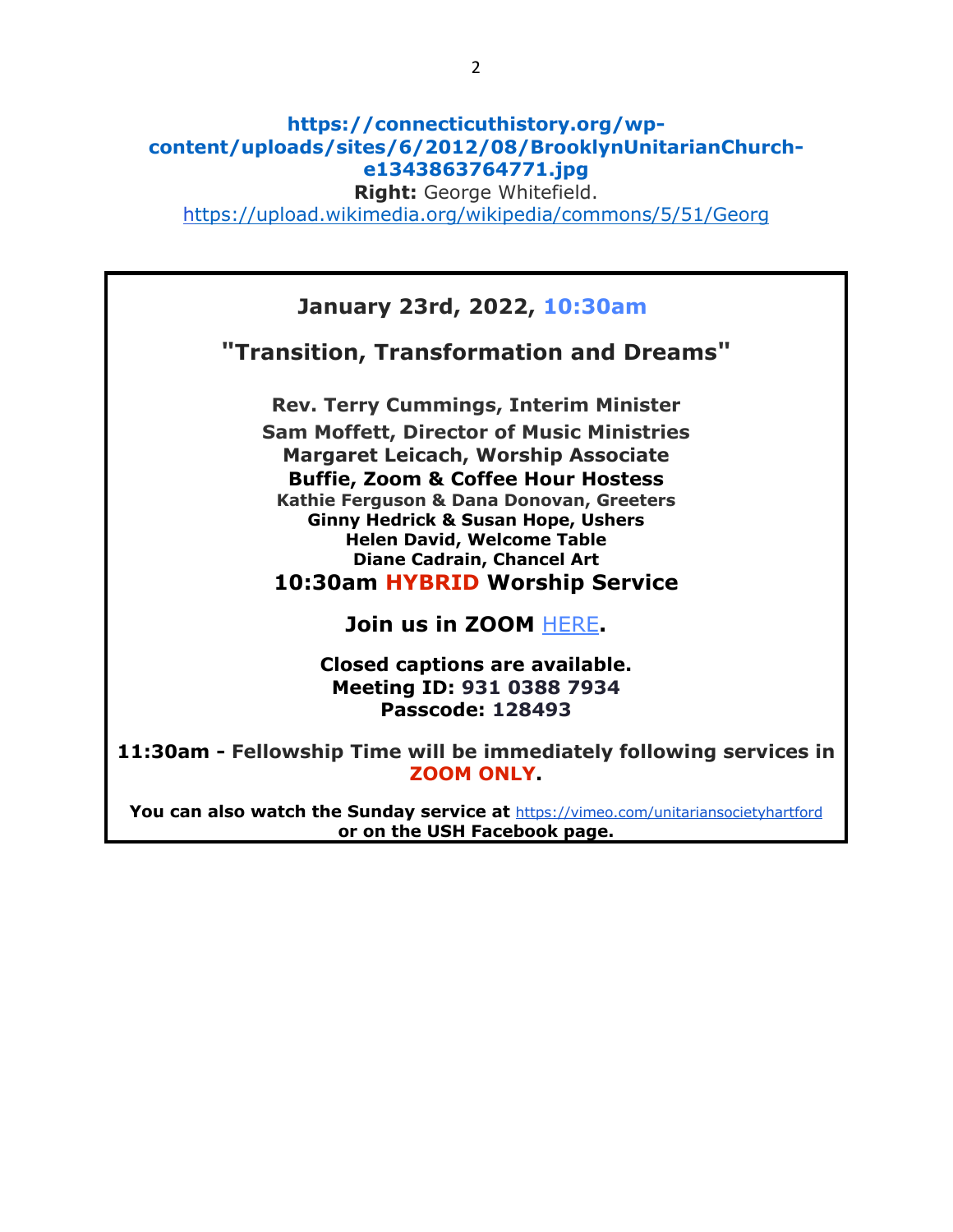

### **Ministers Musings**

Dear members and friends of USH: Now that the holidays are behind us, there is an opportunity to think about, and dream of, the future for the congregation. After six months as your interim minister, I see a future filled with possibilities, as well as some challenges. The two are related,

because in facing life's challenges, unexpected possibilities emerge.

This Sunday, my homily will be about *Transition, Transformation and Dreams*. I will share a reflection on the different dimensions of being a Unitarian Universalist minister and invite you to think about the qualities that you would like to see in my successor.

Our Director of Music Ministry, Sam Moffett, will be present in the sanctuary and they will accompany our service both on the organ and the piano.

The following Sunday, January 30<sup>th</sup> will be a Rainbow Service, dedicated to the **LGBTQ+** community.

After the January 30<sup>th</sup> service there will be a congregational "Town Hall" meeting via Zoom, during which members of your Board will share some information about the new minister search process and options. Please look for further information about the meeting in the next few days.

As the COVID pandemic begins to show some signs of improvement we are still proceeding cautiously. In-person attendance will be limited to 25 people who have been fully vaccinated through the February 6<sup>th</sup> Sunday service. Please let me know by email by the Thursday before if you plan to attend the Sunday service in person (**revterryush@gmail.com**).

In addition, please be aware that the Board recently adopted a COVID 19 Policy for all USH staff and Volunteers. Until further notice all USH Staff

3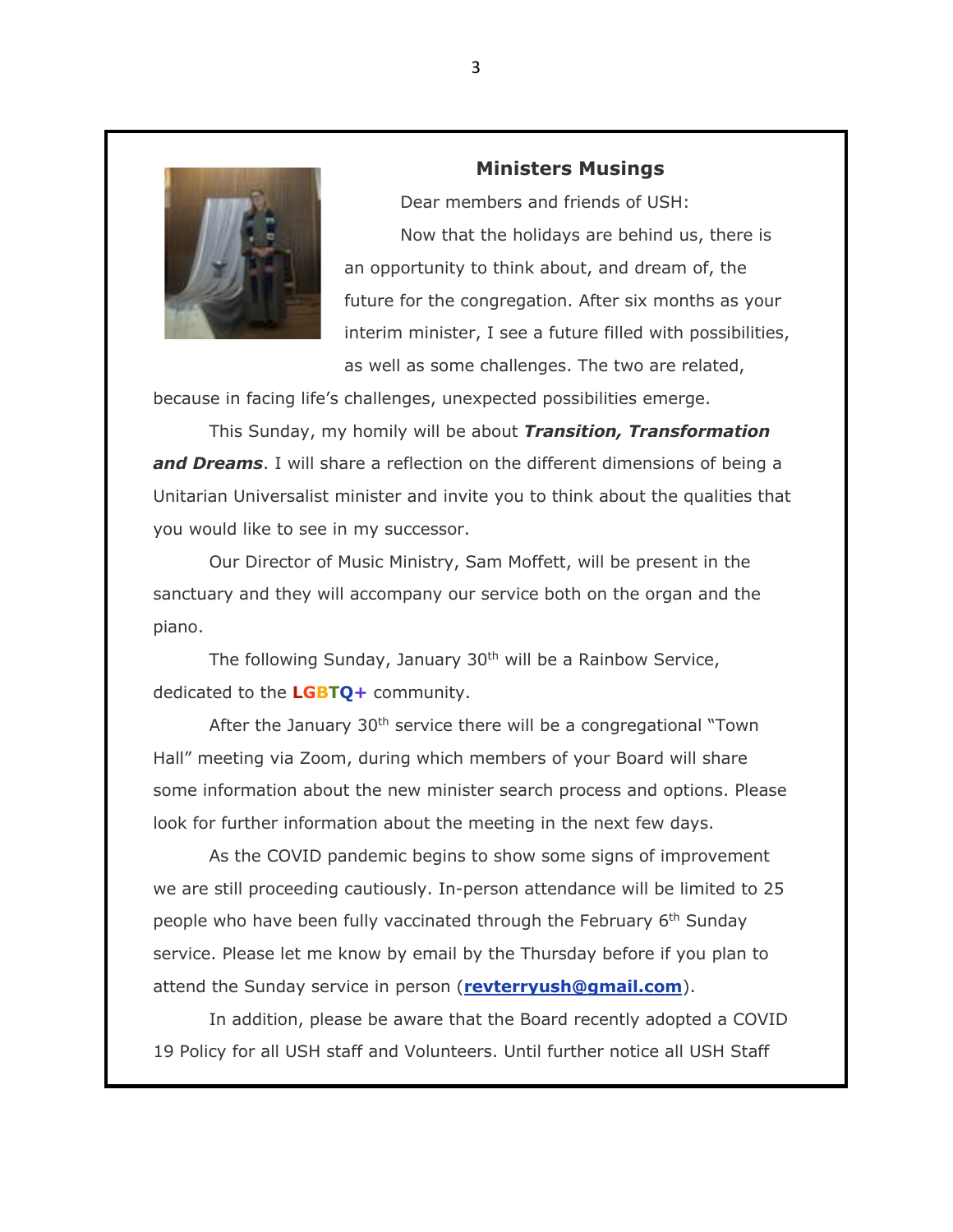and Volunteers will be required to be fully vaccinated (two shots plus a booster, depending on the vaccine) in order to be in the Meeting House. A copy of the full text of the Policy will be up on our website in due course. In the meantime, please reach put to me if you would like to read the policy before then.

With respect to volunteers, the vaccination policy affects volunteers who work with children, those who actively participate in Sunday services, or otherwise need to be physically present in the Meeting House in order to do what they do. You do not have to be vaccinated if all you do is sit on a committee and attend meetings via zoom.

I hope that you will join our service that begins at 10:30 a.m. this and every Sunday, either in person or online.

**In Faith and Love,** 

**Rev. Terry Cummings**

### **Good Neighbor Offering**

The Good Neighbor Offering for January will be held on Sunday, January 30th. The recipient will be our immediate neighbor, The Village For Families and Children. Most of us are familiar with the Village but for anyone who isn't:

**The Village For Families and Children** is a social service agency serving hundreds of children and their families in Greater Hartford. The main campus for The Village is located in the red brick buildings next to USH. The Village provides inpatient and outpatient services for children and families in need as well as working with schools in Hartford. Some of the inpatient population has been removed from a traumatic home situation, some are in transition between psychiatric facilities and the community. In addition, many children and adults receive outpatient counseling, group and psychiatric care.

In this time of Covid The Village has see a greatly increased workload and backlog so the need to support them is even greater than usual. It has been providing virtual counseling for Families as well as other supports. They have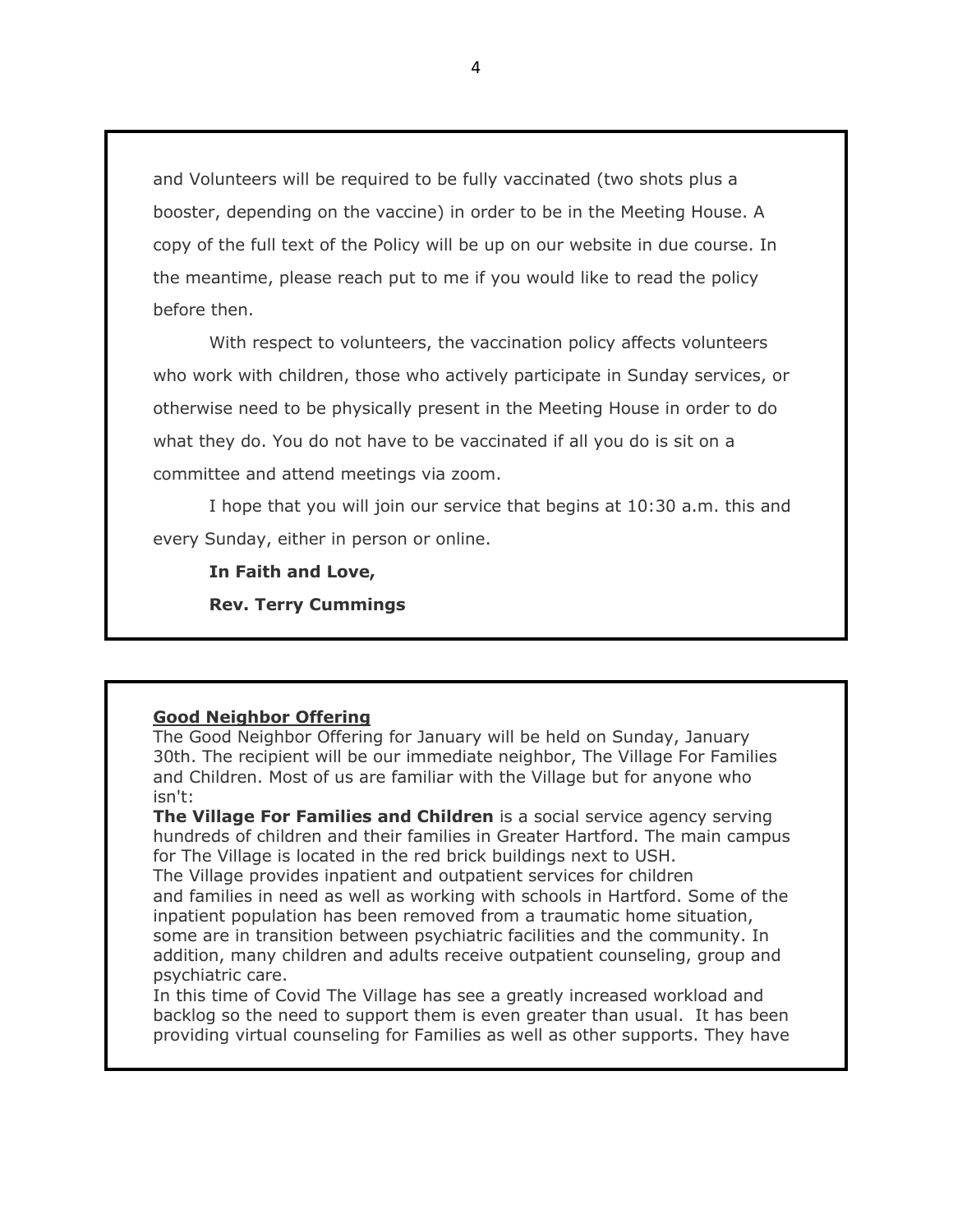YouTube sessions on coping with stress, having children at home during Virtual Classes and written suggestions on ways to move forward during Covid.

We hope you will donate generously to this worthy cause.



## **Town Hall Meeting**

**Please join us** HERE **on January 30th, 2022 for our USH "Town Hall" meeting via ZOOM and limited in-person attendance. Please watch the E-News for** 

**further announcements.**

**Did UU Know?**



### **USH Member Phyllis Hall Remembers** Lunch Bunch December 14, 2021.

**Phyllis Hall**, one of the few members who was active before our Meeting House was constructed, recently offered to address the Lunch Bunch. This gave the group a rare opportunity to learn from one of our members who was present during events surrounding construction of the Meeting House. Her remarks were recorded, and later machine converted to text, with the usual number of errors of one kind and another. What follows is a somewhat edited transcription with a few words added, or removed, of her remarkable talk. The parenthetical (xxxx) marks indicate clarifications of confusing parts of the transcription. Any errors thereby introduced are not those of the speaker. - Janice & David Newton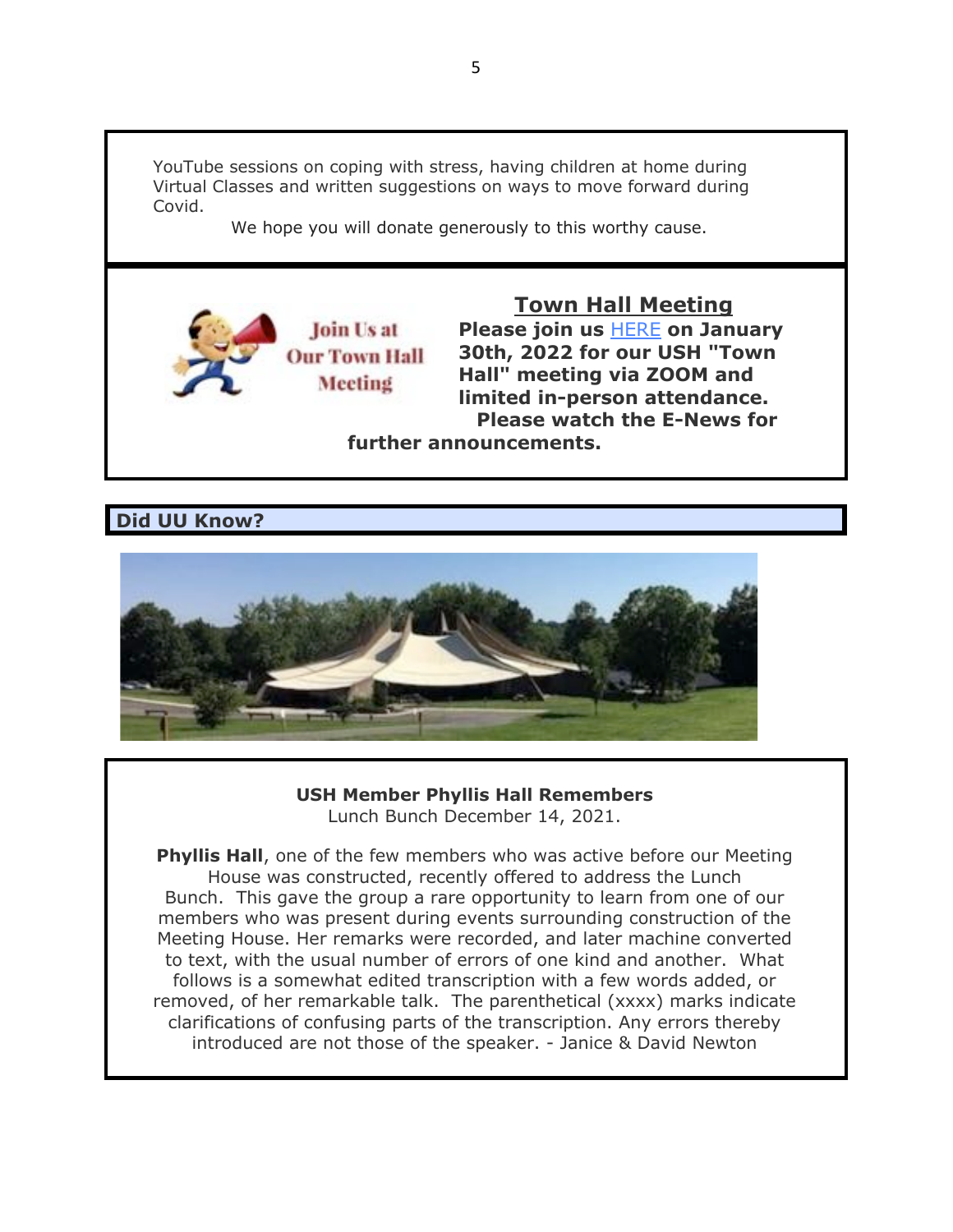#### **\*\*\*\*\*\***

OK, well this is, I think, supposed to be a speech or talk about the history of our building (Meeting House). This is strictly from my memory and memory isn't all that perfect so please correct me if I'm wrong or add anything that you think would be applicable. We can talk about it later.

I came to Hartford in 1960 from Illinois. We had belonged to the Geneva church there. I'd been a Unitarian for 10 years before that. The church in Geneva was called the Church of The Pioneers. The building was built in 1844. We came to CT in 1960 and moved to Bloomfield. I was looking around for a Unitarian church and whereas the nearest one was down in Hartford on Pearl Street (former location of USH). I went down to Pearl Street and found a very neat small church. It was very efficient. It had two floors. The main floor was the sanctuary and a couple of offices, and down in the basement we had the kids and the social room. I thought that was a very efficient church especially after we came to build the one we built here.

I met Payson Miller. The first time I met him he said to me, "I want you to be on the social problems committee." I said, "OK, I'm on the social problems committee." So, I was then on the committee.

He was a very take-care-of-things person. (He was a take charge type of person) He wrote letters every week to the editor so everybody in Hartford knew he was a very famous person. I really think the reason he wanted us to build the church (current Meeting House) was so that we would be famous around Hartford, too. He was really pushing when he found out what we might build. He really wanted to have it built.

The next thing I want to tell you is about the Endowment Fund. **More,** follow the link below and scroll down to the blue words.

> Articles, full or continued, are found in their entirety here: **https://ushartford.org/did-uu-know/**

**USH Community & Business**

**Please take note that the next Board meeting will be on February 8th at 6:30pm via** Zoom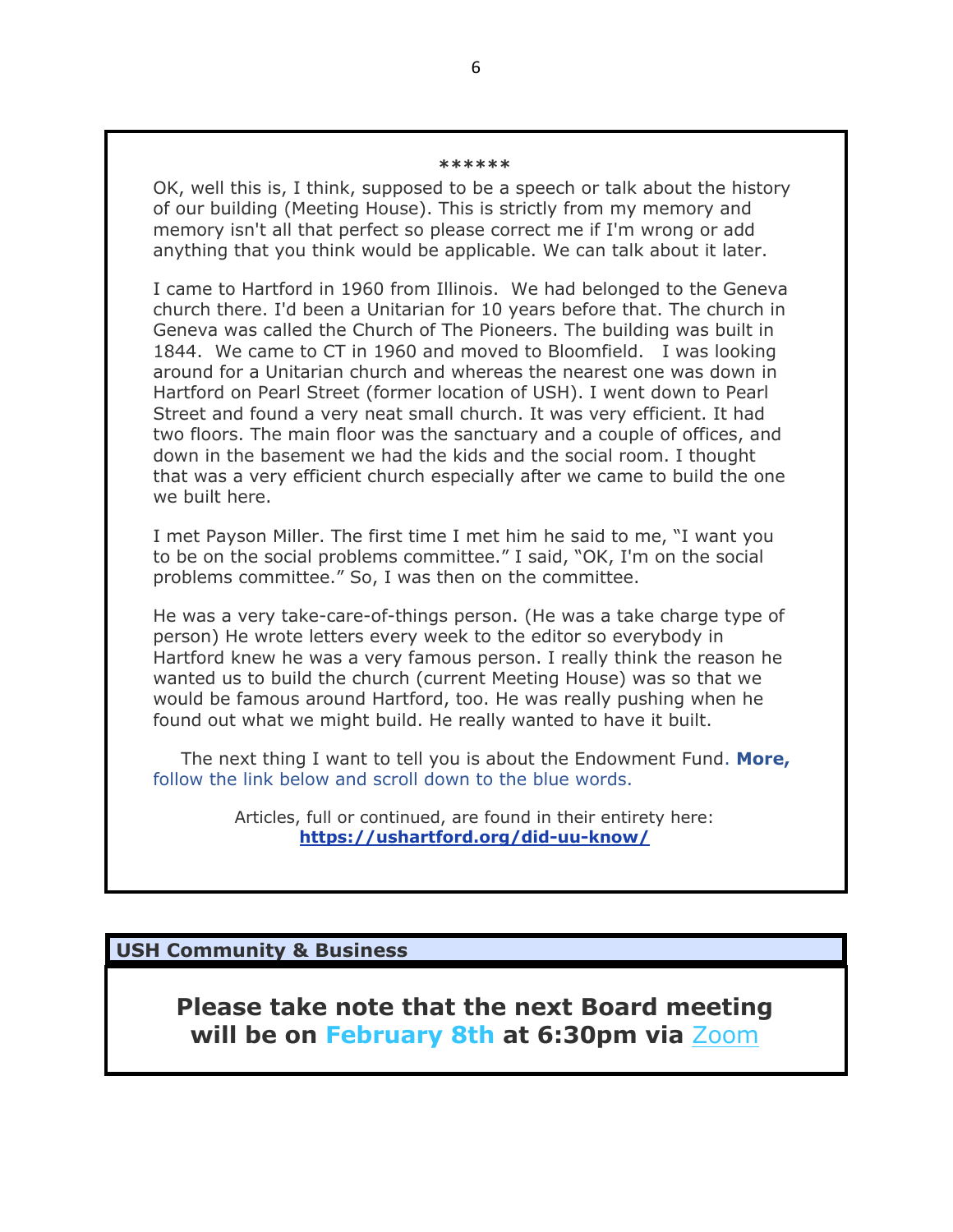### *Transparency/Privacy on the Web — Finding Our Balance*

A small team of USH folks is busy reviewing  $-$  and revamping  $-$  our website (ushartford.org). "What's relevant? What's outdated? How can we make this more useful?" It's a work in progress.

As we continue our work, we are interested in *your* ideas and contributions. This site belongs to all of us here at the Meeting House. We'd particularly welcome photos showing 'Interesting Things Happening'… the Regifting Sale? Soup Sundays? Action at the Auction?

### *Here's where we particularly want your thoughts… how much information should be restricted to "members only"??*

A little history: our web presence is about 20 years old. For the first 15 years, the sole password-protected content comprised data (name, address, phone, email, photo, etc.) of our members and friends. *Your personal information.* Other organizational data (reports, minutes, descriptions, building checklists, etc.) were publicly available. Should someone wish to view our Constitution, our Memorial Garden guidelines, or some policy detail, they readily and easily could do so. About 5 years ago, however, that changed. Currently, the entire 'Members' section is accessed *only* through the familiar username/password exercise, blocking a visitor from viewing our foundational documents, board minutes, or other operating information.

Our group would like to restore our previous situation, where *only* our members'/friends' personal information is password-protected. Before making this change, we need to hear from you. What are your thoughts on transparency? Do you believe it best for USH to share information concerning its ways of operating with the world at large? Do you have some reservations? Please share your concerns, if any. *The Member Information of our Member Directory will continue to be guarded*, regardless of decisions made about other USH documents.

This will be one (brief) topic at the semi-annual Congregational Town Hall Meeting later this month, and you may weigh in then. You can also email our group: USHwebteam@gmail.com, or speak directly with us. Thank you for participating in this democratic process.

### **The Web Team: Laura and Paul Cipriano, Tina Davies, Toni Gold, David and Janice Newton, Bruce Robbins**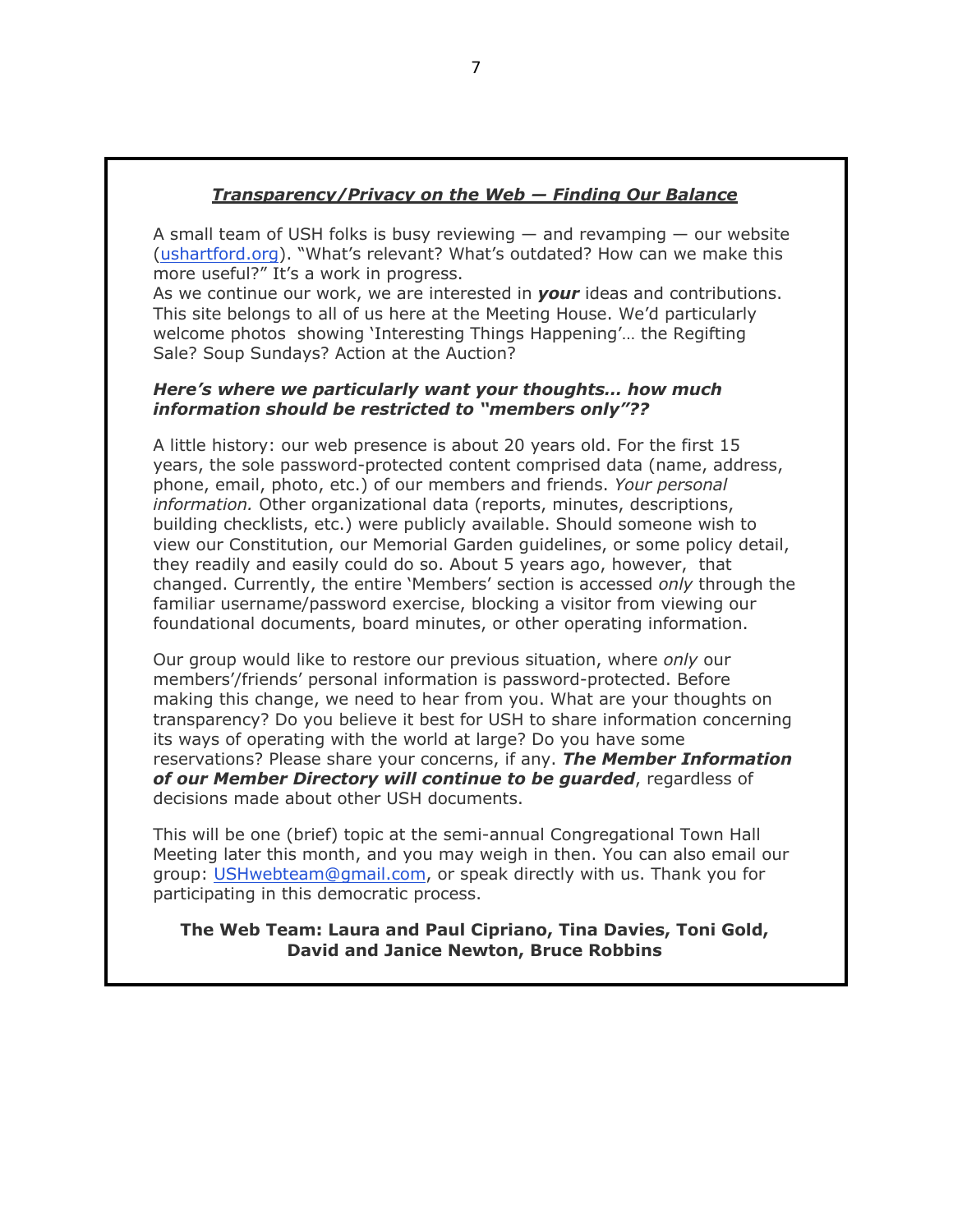

# **"Chalice" ZOOM Room Password Change**

Please note that the password for the ZOOM room named "Chalice" has been changed. Please contact either **Buffie** or **any Board member** to receive the new password.

**Any attempts to login in as "host" while using the old password will result in a "lock out".**



# **JANUARY LUNCH BUNCH~**

Because of the current COVID conditions, we have canceled the January Lunch Bunch at Concetta's. Decisions about future Lunch Bunch gatherings will be made on a month-to-month basis. Watch the USH-Enews for further developments. I hope to see you all in February. Stay well!

Janice Newton at janicecnewton@gmail.com



# Announcing *UU SpiritLife Conversations*

Our spring program, *UU SpiritLife Conversations*, is a series of facilitated zoom conversations on spiritual topics, offered on the fourth Saturday mornings, January through May, 9- 10:30 AM. *SpiritLife Conversations*

open to all members of the three Hartford area UU churches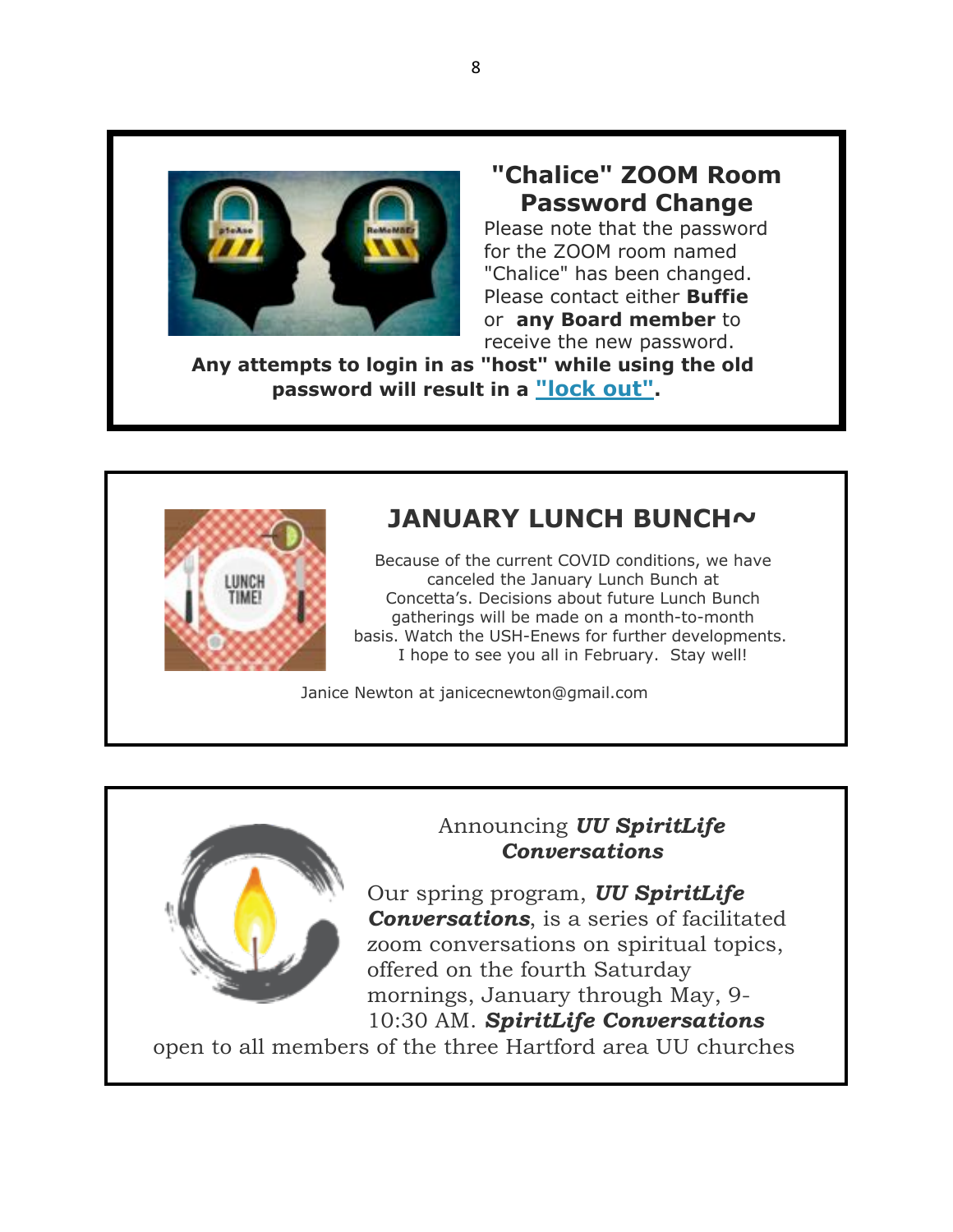on a drop-in basis – you don't need to register or commit to the whole series. The topic for January 29 will be *Finding Balance In An Unstable World. Please go to uuspiritlife.org* and click the Programs tab for complete information. Questions can be directed to Judy Robbins at judyrobb2@gmail.com.

## **Meeting House Sing-Along update**

The UU Meeting House board has canceled in- person events, and we agree

that "an abundance of caution" are the words of Year 2022 for now. We will postpone second Saturday Sing- Alongs until COVID contagion rates drop back at least below 5%. Watch for a monthly update from us. **Contact: Fred Louis (**FlLouis@yahoo.com **).**

## **Programs for Adults and Families**

## **Adult Programs:**

**The USH Book Club: Meets monthly, on the 2nd Thursday, 2:30 – 4:30 pm, via Zoom. All adults in the USH community are welcome. Please contact Ginny Allen at fiddlenurse1@gmail.com if you'd like more information or if you want to join. An email with Zoom link will be sent a day or two before the meeting. Book Selections 2021-2022**

Jan 13. Mansfield Park- Jane Austin

Feb 10- A Promised Land- Barack Obama

March 10- Finding Higher Ground: An Adaption in the Age of Warming- Amy Seidel Apr 14- First Friends:The Powerful Unsung (and Unelected) People Who Shaped Our Presidents- Gary Ginsberg

May 12- The Extended Mind:Thinking Outside Your Brain-Anne Murphy Paul

June 9- The Hellfire Club- Jay Tapper

July 14- Hamnet- Maggie O'Farrell

Aug 11- The Vanishing Half- Brit Bennett

### **20's/30's Group: If you would like to join, please email Tara Cote at tcote11@gmail.com.**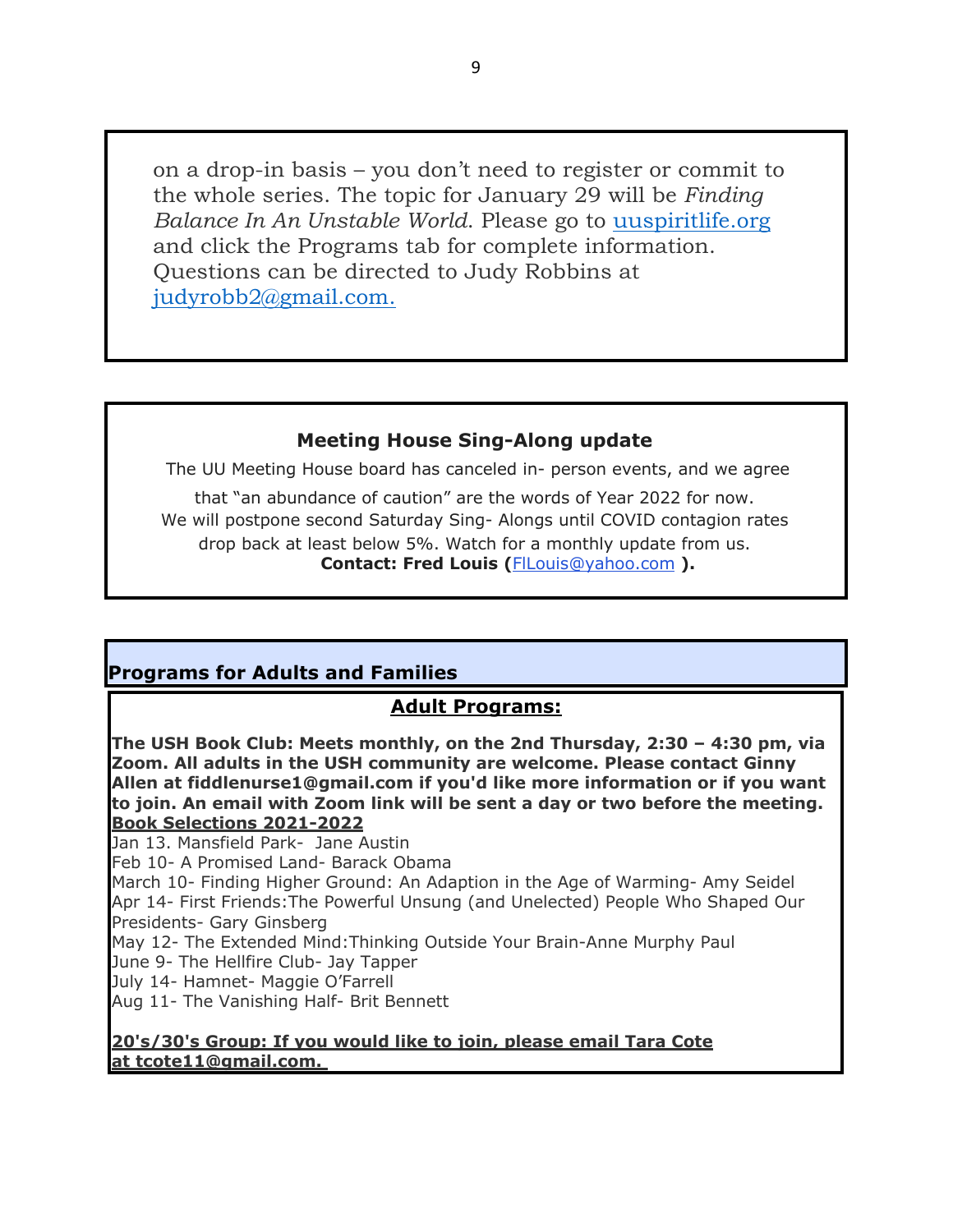## **Disability Support Group:**

This group meets on line the first Saturday of each month at 10 a..m. The zoom link is sent a few days prior to the meeting. In this group participants discuss the challenges of physical disability (chronic illness, chronic pain, impaired senses, impaired mobility) and emotional pain (loss, mental illness) and the stresses of caretaking a loved one. What is said in the group stays in the group.

Email **Gloria Bent** for more information at bentgloria@gmail.com **or call at 860 904-7768.**

## **Caring Network**

Tara Cote and Paul Jacob welcomed their son, Rowan on January 10th. They have set up a Meal Train website to help them with meals.

Here is the link to get to the Meal Train

website: **https://www.mealtrain.com/trains/9022w5 Once you are on the site choose SIGN IN. Choose "sign in with your** MealTrain.com **account." You will need to log in using my email address** and **password**. They are: **janicecnewton@gmail.com** and this password: USH1958! Please be sure to log out when you leave. If you have trouble signing in, email or call me.

> Tara and Paul's address is: 31 Magnolia Hill CT. Cromwell, CT 06416 **#**860-748-7046

> > Thank you, Janice Newton

## **News from the USH Board of Directors**

#### **Your 2021-2022 USH Board**

**Rob Spector: President Eve Pech: President-Elect Bob Hewey: Treasurer Sarah Harmon McKenzie: Secretary Peter Meny: Spiritual Life Council Chair Jon Covault: Administration Council Chair Dana Donovan: Social Justice Council Chair Tina Davies: Community Within Council Chair Rev. Terry Cummings, Interim Minister (ex-officio)**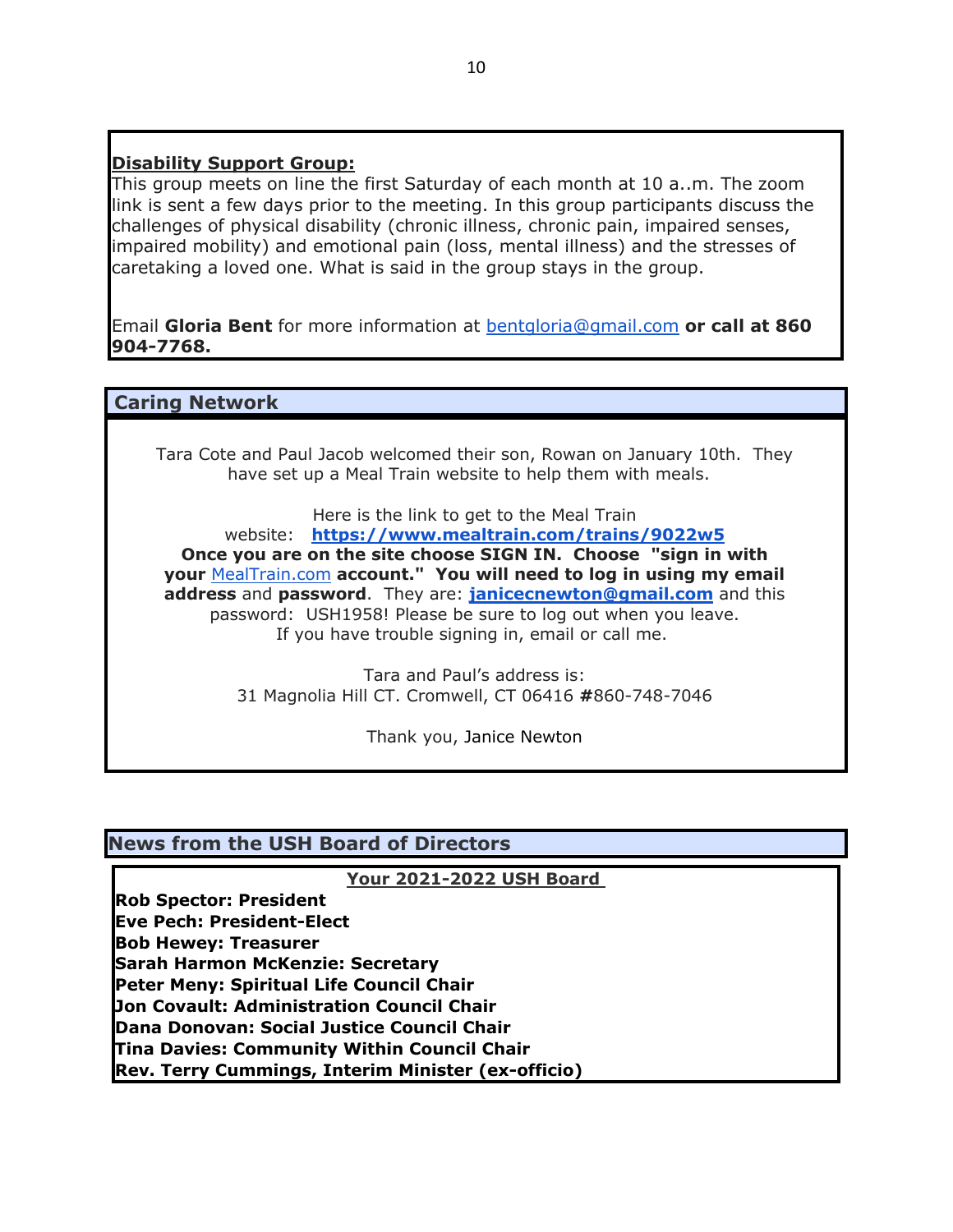The latest financial reports for **FY July-Aug 2021** have been posted, click HERE to view.

The Board Meeting minutes for **January 2021** have been posted. To view the USH Directory, Reports, meeting minutes and other church business information online, click **HERE**. Contact Buffie Pinney at hartforduusociety@gmail.com for the username and

password.

**Missed Last Week's Enews? Click Below:**

http://www.ushartford.com/nourishing-spirit/newsletters/ **See Articles and News for USH and the Surrounding Area you may have missed or find a link to the USH Facebook Page** HERE**.**

**Please consult our Online Calendar regularly for all upcoming events coordinated by the Unitarian Society of Hartford:** www.ushartford.com/events/ **To submit a Calendar Request (also for an online USH Zoom Room gathering) click** HERE**.**

**To read the USH Blog click** HERE**.**

**E-News Contributors please take note: The deadline for USH E-News submissions is**  *Tuesday at 12 Noon***. Please include the dates that your submission should be included in the 'Subject' field.**

### **USH Staff:**

http://www.ushartford.org/about-us/staff/

Rev. Terry Cummings, Interim Minister revterryush@gmail.com | 860-233-9897 ext. 103

Sam Moffett, Director of Music Ministries smoffettuu@gmail.com | 860-233-9897 ext. 108

Buffie Pinney, Office Administrator & Building Rentals hartforduusociety@gmail.com | 860-233-9897 ext. 100

Brian Mullen, Bookkeeper - Office or Phone by Appointment brianmullenush@gmail.com 860-233-9897 ext. 102